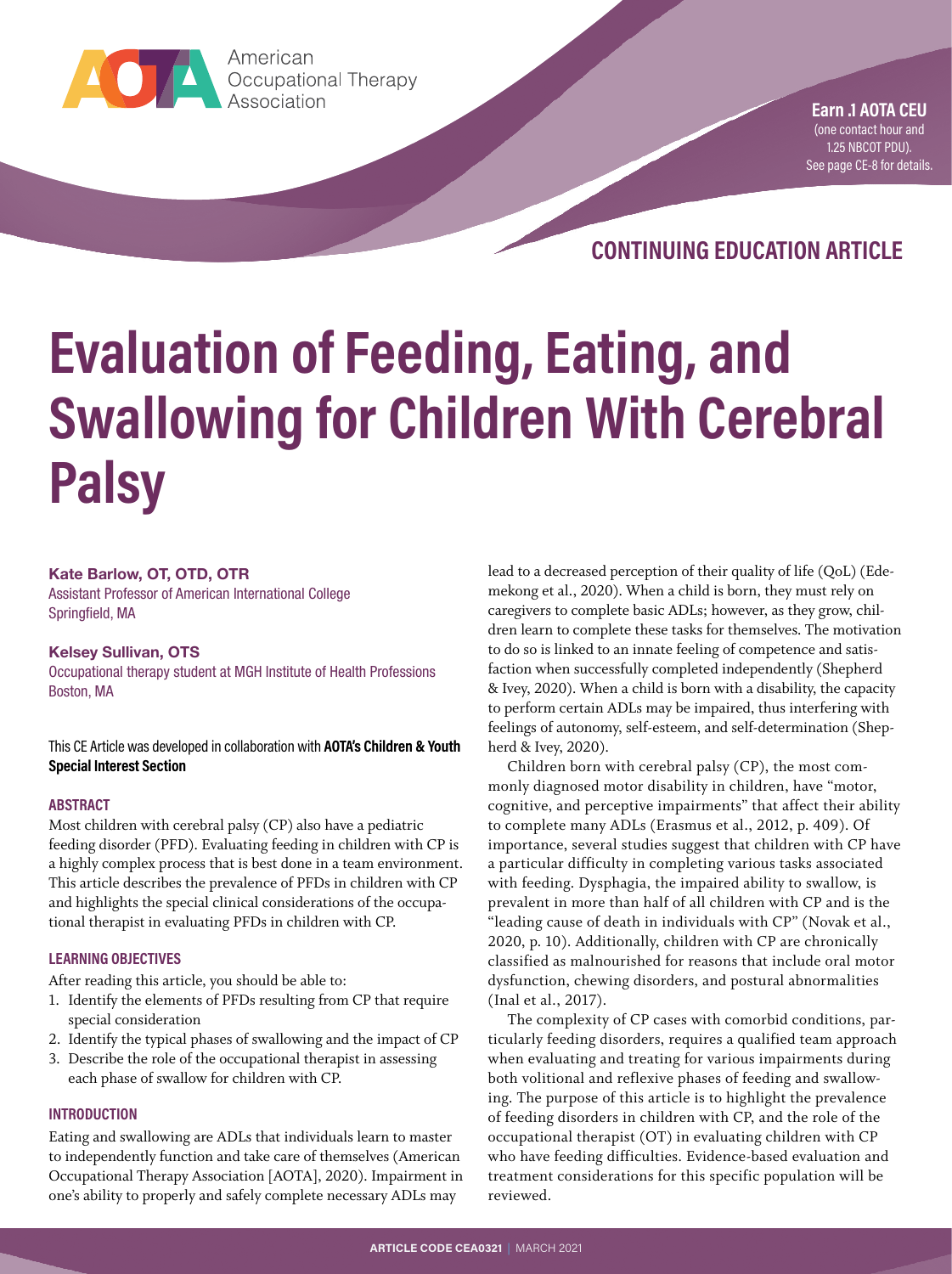#### **PREVALENCE OF CP IN THE UNITED STATES AND GLOBALLY**

CP is the most common pediatric motor disability in the United States, affecting approximately 2 per 1,000 live births, or around 10,000 births a year (Poinsett, 2020). Furthermore, it is estimated that more than 750,000 children and adults have this motor disability. Globally, there are approximately 50 million individuals living with CP who require rehabilitation services (Cieza et al., 2020).

Although CP is the most commonly diagnosed motor condition in children, its exact cause has not been identified (Cerebral Palsy Alliance, 2015). Research has identified several risk factors associated with high rates of children with CP, including low birthweight and premature birth, multiple pregnancies, and maternal infection (Reidy et al., 2020). Additionally, higher rates of CP are diagnosed in males and non-Hispanic black children (Stavsky et al., 2017). A child with CP is diagnosed according to one of four main types, including spastic (80% to 86% of cases), dyskinetic, ataxic, or mixed (Stamer, 2016). Hallmark symptoms depend on type, but they commonly include reduced gross motor skills, poor postural control, and abnormal muscle tone, which all affect function (Labaf et al., 2015).

Although not considered hallmark features of the condition, feeding difficulties affect 70% to 80% of children with CP (Korth & Rendell, 2015). Additionally, drooling and swallowing difficulties were estimated to affect 44% and 50% of individuals with CP, respectively. Individuals with more severe forms of CP and increased impairment in functioning were found to have a higher prevalence of feeding problems. Furthermore, those who had difficulties with feeding showed increased rates of malnutrition and aspiration pneumonia, and an overall decrease in QoL.

#### **PEDIATRIC FEEDING DISORDERS**

Pediatric feeding disorders (PFDs) affect up to 29% of all children in the United States (Silverman et al., 2020). Despite the prevalence of such conditions, there is a lack of awareness and universally accepted definition for PFDs. With influence from the World Health Organization's *International Classification of Functioning, Disability and Health*, the following definition is proposed: PFDs are "impaired oral intake that is not age appropriate and associated with medical, nutritional, feeding skill, and/or psychosocial dysfunction" (Goday et al., 2019, p. 124). With this definition in mind, PFDs are clearly complex in nature and require a holistic and collaborative approach to evaluation and treatment.

PFDs may encompass one or more impairments within the domains of medical, nutritional, feeding skills, and/or psychosocial dysfunction, thus requiring the child's physician to obtain further information from a range of medical specialists, including, but not limited to, an allergist, dentist, gastroenterologist, dietician, psychologist, speech-language pathologist (SLP), and OT (Marcus & Breton, 2013). These specialists aid in the comprehensive evaluation process and perform tests to assess feeding and swallowing ability, along with the potential for comorbid conditions.

When addressing the nutritional needs and potential dysfunction of this area, a registered dietitian (RD) is often needed. An RD will assess whether a child is obtaining the necessary calories, fluids, and other vital nutrients for optimal growth and functioning, as well as recommend a modified diet when appropriate (Marcus & Breton, 2013). This specialist has expertise in creating a well rounded and tolerated diet for the child and works collaboratively with SLPs and OTs for effective feeding skill development.

The role of OTs in pediatric feeding will be further discussed in detail in the following section; however, they play a crucial role, along with SLPs, in aiding a child with CP to properly develop the necessary skills to feed successfully.

Last, psychosocial dysfunction may present not only in the child with a PFD, but also in the parents, caregivers, and family members who tend to the child. A psychologist or psychiatrist may evaluate the child and caregivers' mealtime behaviors to identify strategies to increase positive feeding experiences and strengthen the parent–child relationship (Marcus & Breton, 2013). Each professional brings their valuable expertise to the team, but the focus must remain on the child and caregiver, to provide family-focused care in a collaborative treatment approach because of the complex and multi-contextual nature of PFDs.

#### **OCCUPATIONAL THERAPY'S ROLE IN PEDIATRIC FEEDING**

Occupational therapy practitioners (OTPs) are specifically trained to enable and increase participation in ADLs, including feeding, eating, and swallowing (AOTA, 2017b). Furthermore, OTPs "have the education, knowledge, and skills necessary for the evaluation of and intervention with feeding, eating, and swallowing problems" (AOTA, 2017b, p. 1). The lifespan focus of occupational therapy enables practitioners to provide care to the youngest of patients and their caregivers, starting at breast and/or bottle feedings. As an infant grows, the OT's extensive knowledge of developmental milestones allows them to aid in the transition to complementary and solid foods and liquids when appropriate (AOTA, 2017b).

If a child is suspected of having difficulty swallowing or aspirating, a modified barium swallow study (MBSS), also referred to as a *videofluroscopic swallow study* (VFSS), may be ordered. An MBSS/VFSS examines the "physiological function of the swallowing mechanism" (Martin-Harris et al., 2020, p. 1079). During the swallow study examination, a child consumes solids and liquids of varying consistencies coated or mixed with barium sulfate for contrast while imaging. As a result, physicians and feeding therapists are able to visualize swallowing physiology to determine adequate function. The swallow study is able to reveal lip closure, chewing (mastication), bolus propulsion, tongue and epiglottis movement, and the path of liquids and solids from the oral cavity to the esophagus—or in the case of aspiration, to the larynx (Martin-Harris et al., 2020). While working in an interprofessional team, both OTs and SLPs with proper training can perform portions of this test (Paul & D'Amico, 2013).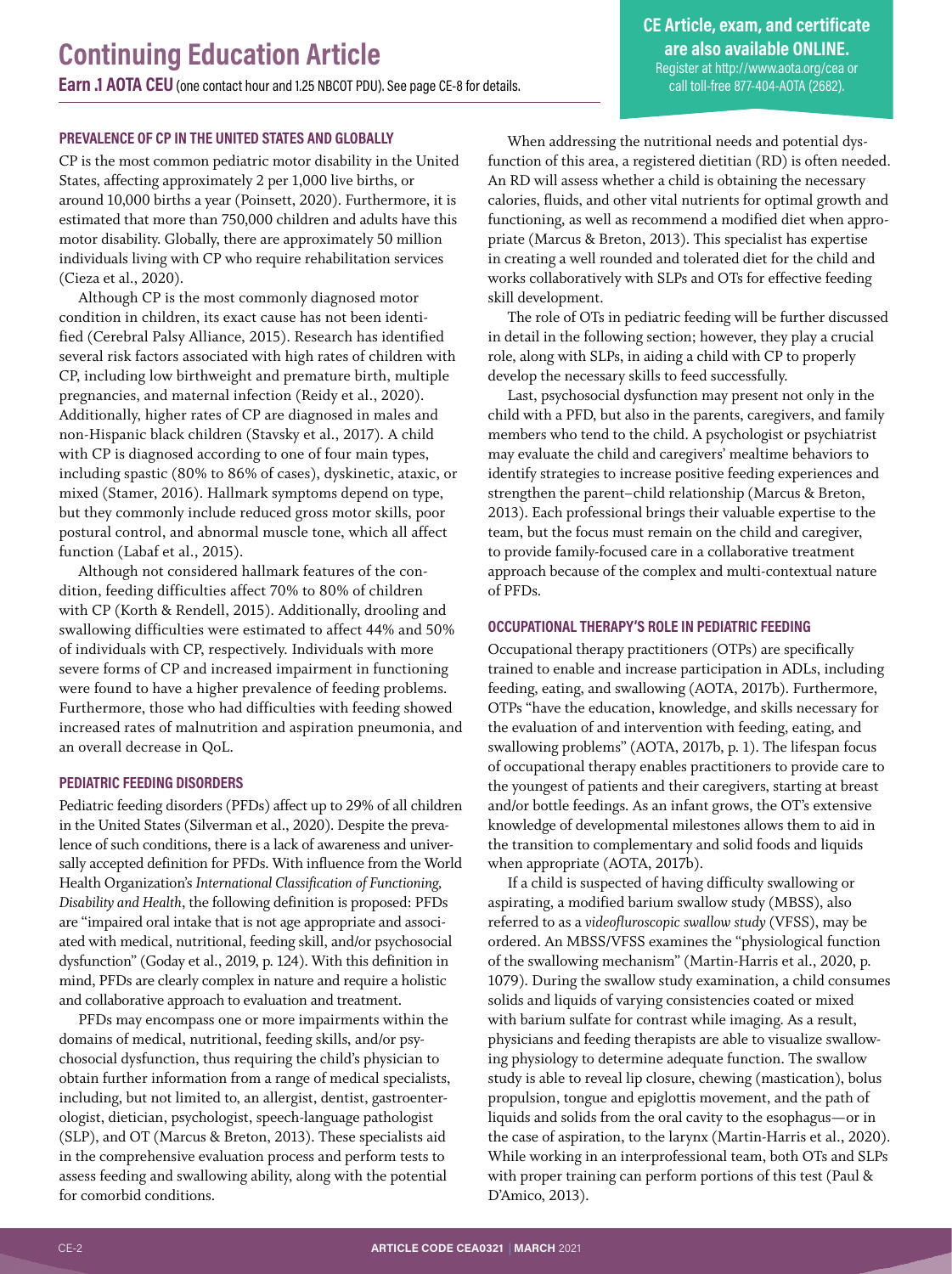Occupational therapy practioners are well equipped to provide care to pediatric patients and their caregivers at any point in the therapeutic process. According to AOTA (2017b), "Practitioners develop clinical reasoning skills to consider the interplay of physical, cognitive, emotional, environmental, and sociocultural factors in providing effective services for feeding, eating, and swallowing dysfunction" (p. 2). The multi-contextual nature of PFDs emphasizes the strength OTs possess to incorporate the aforementioned factors into treatment. Furthermore, this clientand family-centered practice requires practitioners to provide care not only to the child, but also to the caregiver, specifically in relation to the resulting stress from a child with a PFD.

In a study conducted to understand the effect of PFDs on caregivers and daily activities, including social participation, the researchers concluded that family-centered and occupation-based treatments improve the overall QoL for both the child and their families (Simione et al., 2020). This further supports the vital role Occupational therapy practioners have in treating and educating caregiver(s) and children with feeding disorders (Paul & D'Amico, 2013).

Incorporating meaningful and occupation-based treatments is an important part of the OT's role in caring for children with feeding disorders. OTs work to create safe, functional feeding habits and routines to increase the child's ability to participate in mealtimes. In a systematic review conducted by Howe and Wang (2013), interventions commonly implemented by OTs include behavioral, parent-directed and educational, and physiological. Children receiving behavioral interventions (e.g., differential attention, shaping, fading, escape extinction) increased food variety, mealtime behaviors, and self-feeding skills. Studies reviewing the effectiveness of education and relationship-based interventions (i.e., providing caregivers with information and recommendations relating to their child's feeding difficulties) produced improvements in a child's physical growth and development, as well as child and caregiver feeding competence.

Physiological interventions focused on the complexity of the developmentally acquired actions necessary for successful feeding: breathing, sucking, and swallowing. Interventions for this approach included preparatory behaviors (e.g., nonnutritive sucking, skin-to-skin contact), feeding skills (e.g., oral stimulation to elicit sucking and swallowing), and environmental supports (e.g., positioning devices and modified equipment such as a slow-flow nipple) (Howe & Wang, 2013).

The OT is also responsible for assessing and treating oral-sensory issues. Occupational therapy's unique understanding of the sensory system allows for developing strategies to increase the acceptance of food textures (Feeding Matters, n.d.). Occupational therapy's educational background equips practitioners with the tools necessary to treat such conditions, including "neuroscience, anatomy, and activity/environmental analysis to identify and treat occupational performance issues resulting from sensory modulation, sensory integration, motor, and psychosocial deficits" (AOTA, 2017a, p. 2). The Sequential Oral Sensory approach to feeding is an example of an evidence-based

intervention that supports children's exploration of food through play, which leads to an increase in food acceptance (Toomey & Ross, 2013).

Occupational therapy's scope of practice includes knowledge on the use of low- and high-tech assistive devices (AOTA, 2015). An *assistive technology device* is defined under the Individuals with Disabilities Act of 1988 as "any item, piece of equipment, or product system, whether acquired commercially off the shelf, modified, or customized, that is used to increase, maintain, or improve functional capabilities of individuals with disabilities" (AOTA, 2010, p. S46). Due to manifestation of CP, marked by a lack of volitional control over movements, positional devices are used to improve physical stabilization of the child, particularly by providing support for optimal alignment at key points of control, including the feet, knees, hips, trunk, and head (Hulme et al., 1987; Lino et al., 2020). Positional devices, also referred to as *adaptive seating devices*, maintain head and trunk in an upright, vertical plane. Position hips at greater than 90° of flexion to prevent posterior pelvic tilt and pelvic thrust.

An example of an assistive device includes placing a small towel under a child's knees to increase the hip flexion (Hurley, 2012). Below the waist, positional devices maintain knees in 90° of flexion and ankles in neutral, and support bilateral feet placement (Hulme et al., 1987). Using positional devices for children with spastic, hypotonic, or mixed tone not only improved sitting posture, but also increased the ability to maintain food in the oral cavity and consume foods of enlarged texture (puree/ blended to chopped/cut up) (Hulme et al., 1987).

Adaptive equipment (AE) frequently prescribed by OTs for clients with CP is found to improve participation in daily life activities, including components of feeding such as using a cup or cutlery (Lino et al., 2020). Adaptive feeding equipment may include cups with lids and straws of differing sizes, heights, and materials. Lino and colleagues (2020) concluded that using such adaptive cups increases independence in task completion, as the equipment enables a child with CP who has limited upper extremity control to drink independently.

AE to improve using cutlery improved independence in the task. Equipment used during interventions included angled-handled spoons, neoprene orthoses, and foam-grip tubing (Lino et al., 2020). Overall, positional devices and AE may be used alone or in combination to increase muscle tone, posture, trunk control, fine motor skills, and coordination (Feeding Matters, n.d.).

#### **ASSESSMENT**

The most difficult part of the assessment process is evaluating oral motor skills and swallowing function. To date, there is not a comprehensive feeding and swallowing standardized assessment that includes all the complex areas of feeding, especially oral motor skills (Korth & Maune, 2020). Considering the phases of swallow and the four domains of PFDs is one systematic approach to observing and evaluating the process of eating and swallowing.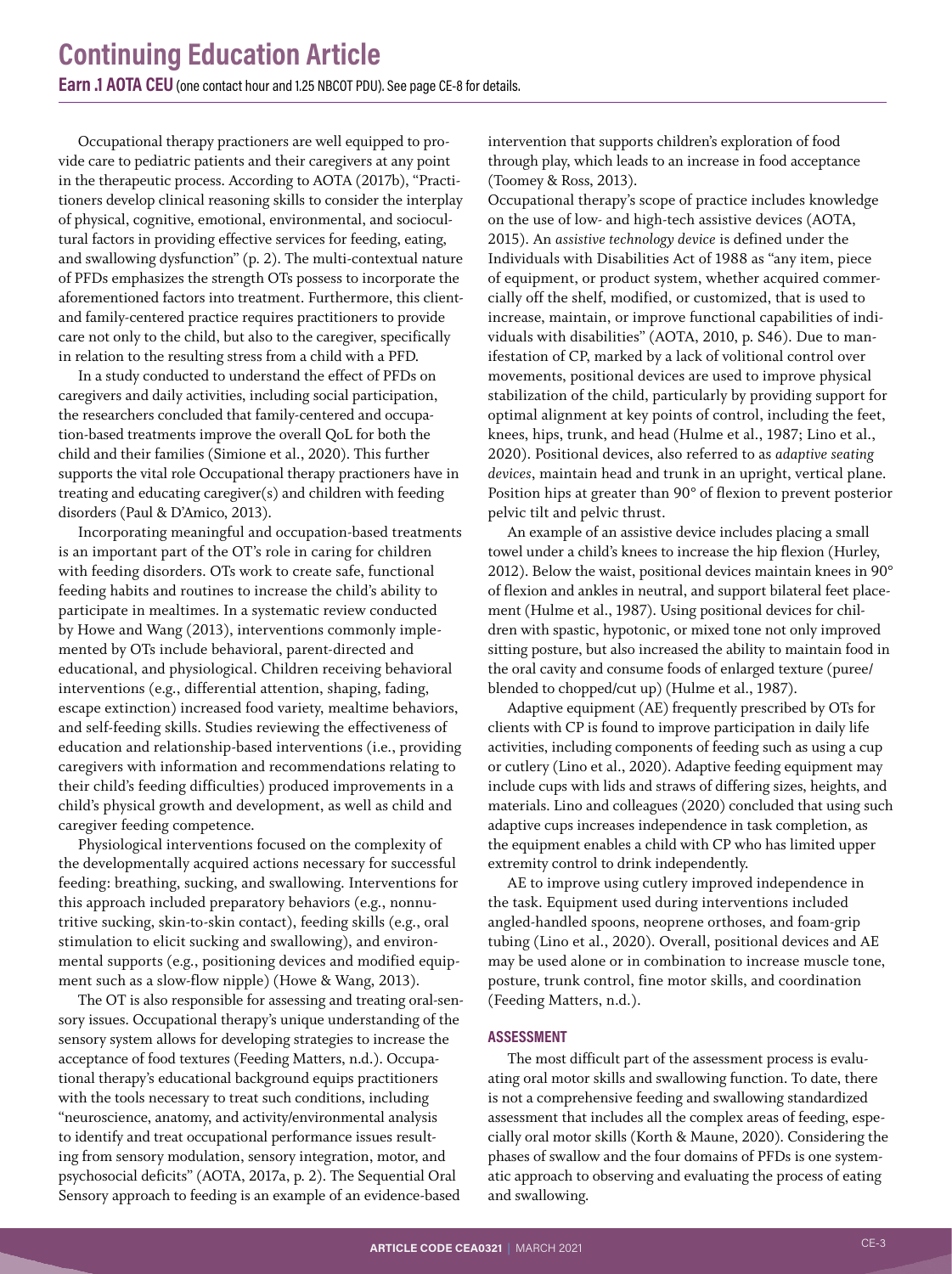#### **PHASES OF SWALLOW**

Swallowing is defined by the three phases of swallow: oral, pharyngeal, and esophageal (Marcus & Brenton, 2013; Ross, 2012; VitalStim Therapy, 2015). In some literature, the oral phase is divided into two: an anticipatory or oral prep phase, and an oral phase (Korth & Maune, 2020). Another way to view the phases of swallow is through the voluntary phases (anticipatory and oral) and the involuntary phases (pharyngeal and esophageal) (DINES, 2019). Each phase of swallow has a neural component, resulting in the high prevalence of children with CP with dysphagia (Bashar et al., 2015).

In the anticipatory, or oral prep phase, the sensory variables of the environment are considered, the food is introduced, the lips close, and a bolus is formed. Phase one intervention considerations for the OT include evaluating hunger, the environment, positioning, hand-to-mouth coordination, size of the bite, sensory concerns, AE, and behaviors; as well as improving the quality of chewing through improved oral motor skills of the lips, jaw, cheeks, and tongue. Approximately 80% of parents of children with CP report their child as having difficulty with chewing, and these children often have difficulty with the transition to solid food (Aggarwal et al., 2015).

Regardless of whether a child has a disability, children who do not properly master oral motor milestones will have difficulty chewing and are at an increased risk for negative feeding experiences. Children under the age of 4 years are still developing the correct oral motor patterns and coordination needed to safely and correctly chew typical foods. In addition, chewing is considered a learned behavior (Brackett, 2016). A child first learns to suck on a nipple to receive food; if a child is given solid food too early, they will simply just suck on the solid food. A child must be taught to chew and practice these skills. Without proper practice, a child is not able to properly break down the food, increasing their risk of choking.

For children with CP, maintaining proper positioning can also be problematic. Swallowing muscles work best in their neutral position, and poor posture can lead to decreased tone. The child should be properly positioned with hips, knees, and ankles at 90°, and head and neck in neutral to facilitate optimal conditions. An example of the dangers of poor position is neck hyperextension, which increases the risk of aspiration (Aggarwal et al., 2015). Another important factor is the internal motivation of the child; the food must be appealing for the child to successfully engage in the task (DINES, 2019).

Phase two is the oral phase, which is also under voluntary control, and is marked by the bolus propulsion into the pharynx by the tongue lifting against the hard palate (Korth & Rendell, 2015). Phase two interventions all target oral motor skills, such as tongue movements for retraction and lateralization and cheek strength (buccinators) to keep the food on the teeth and eliminate pocketing (narrowing of the cavity creates positive pressure).

Another key factor is making sure the mouth is closed. Lip closure is often a problem for children with severe disabilities and decreases the force of the bolus propulsion. "Lip seal, which is also a component of lip closure, is a predictor of drooling," which is also an area of concern for approximately 40% of children with CP (Reid et al., 2012, p. 1035). Strengthening the orbicularis and buccinator muscles will improve lip closure, as they act as a sling with the upper pharyngeal constrictor to create the positive pressure needed for bolus propulsion (VitalStim Therapy, 2015). The tongue must also have the appropriate range of motion and strength to push against the posterior pharyngeal wall with enough power to create the positive pressure needed for bolus propulsion. Observations of the oral phases include watching to ensure there is no spillage, pocketing, or nasal regurgitation, with the bolus propelled successfully in a single swallow (VitalStim Therapy, 2015).

Phase three is the pharyngeal phase, which begins the involuntary phases of swallow. Phase three begins with the initial swallow followed by hyolaryngeal excursion; the phase ends with the opening of the upper esophageal sphincter (UES) (Korth & Rendell, 2015). OTs must observe for signs and symptoms of aspiration, which can occur during this phase. VFSSs have indicated that children with CP have "pulmonary aspiration in 38% to over 70% of the cases" (Erasmus et al., 2012, p. 412). A slow-moving bolus, which is a pressure-generation problem, can increases the risk of aspiration (DINES, 2019). The "longer it takes for the swallowing reflex to trigger, the greater the chance of aspirating food, as the airway remains open and unprotected" (Lagos-Guimarães et al., 2016, p. 136).

In addition to a VFSS, which is the most recommended assessment for aspiration in children (Lagos-Guimarães et al., 2016), therapists can take several objective measures to determine whether aspiration is occurring, such as using a pulse oximeter to monitor oxygen saturation (Smith et al., 2000), taking temperatures (Karagiannis et al., 2011), and performing cervical auscultation (Frakking et al., 2019). Although none of these alternative measures is a standalone assessment, they offer critical information that may assist other observations, such as coughing, watery eyes, and irritability during mealtimes. Observations of coughing is critical, as this is always indicative that a child is in distress (DINES, 2019). Children under 3 years and children with CP are at an increased risk for choking during mealtimes. Using the fingernail of the child's fifth digit as a guide to bite size is recommended to help reduce choking (Cichero et al., 2017).

The fourth phase of swallow is the esophageal phase, which begins and ends with the bolus entering the UES (also known as the *pharyngoesophageal sphincter* in adult practice) and leaving through the lower esophageal sphincter (LES). The opening of the UES relies on the movement sensation of the hyolaryngeal excursion and the pharyngeal shortening (DINES, 2019). Both of these motor movements are involuntary with a neurological component; therefore, opening the UES can be problematic for children with neurological disorders. Gastroesophageal reflux (GER) occurs with unwanted opening or relaxation of the LES. GER is estimated to occur in approximately half of children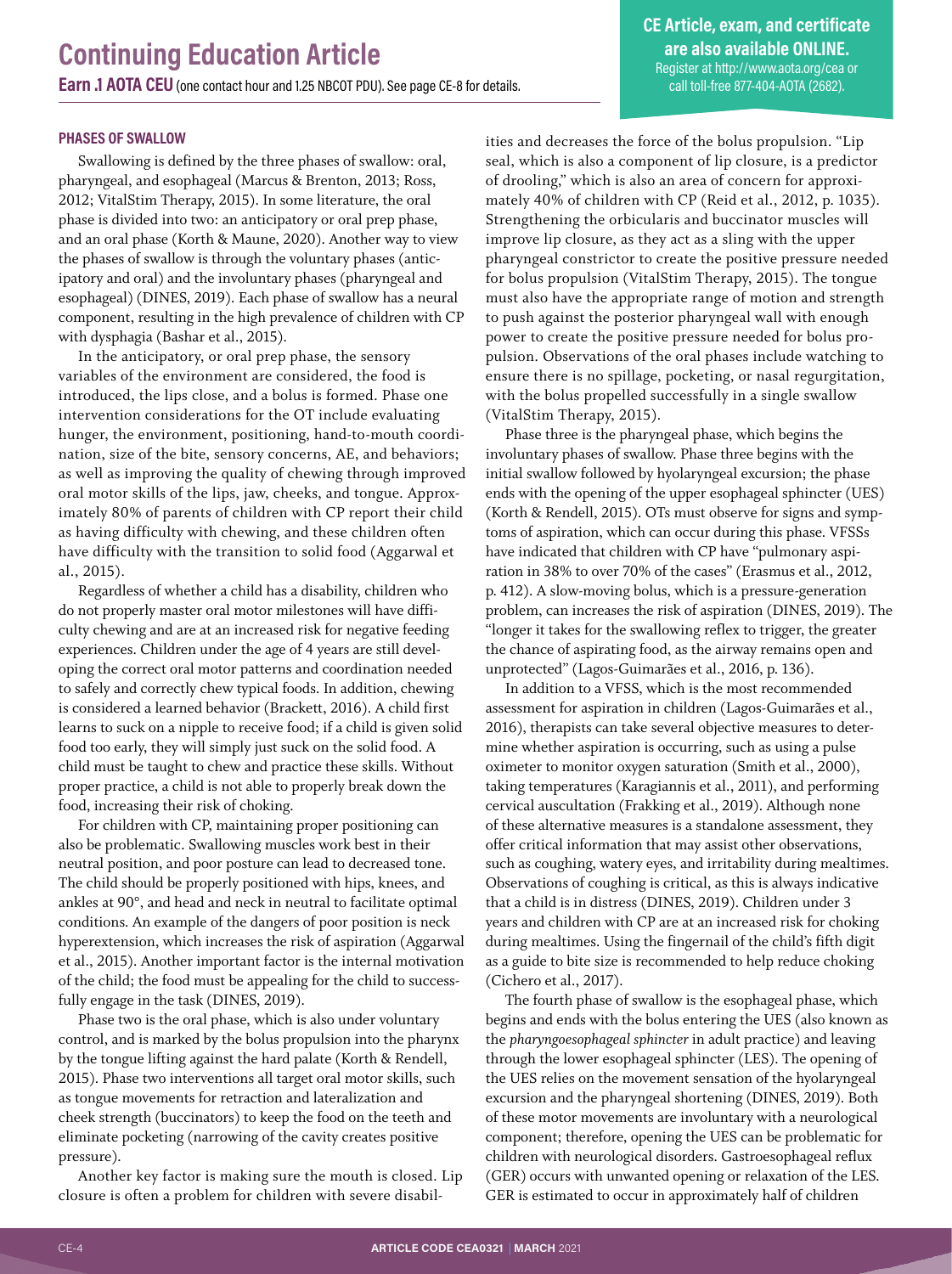with CP (Erasmus et al., 2012). Although some researchers have reported the prevalence to be as high as 77% in children with CP, contributing factors include the frequency of supine positioning and scoliosis, which can cause the LES to stretch (Fernando & Goldman, 2019). It is important to note that scoliosis can worsen during puberty, and therefore dysphagia symptoms can also worsen (Arvedson, 2013).

Many children with CP also have an elevated rib cage, shallow breathing, and an increased respiratory rate (Stamer, 2016). The clinician should always observe the child eating in the natural environment, and in as many environments as possible. Consider the school cafeteria seating or the lack of a feeding chair in many homes. The child's posture may be negatively affecting breathing and the ability to successfully self-feed and/ or swallow. In the school setting, a child with CP sometimes may not be communicating at lunch with peers because of the effort required to eat, or conversely, may not be eating because of the effort needed to communicate.

Nutritional concerns for children with CP have been reported to be as high as 90% (Inal et al., 2017). Because nutritional recommendations, such as supplements, are not within the occupational therapy scope of practice, it is critical to refer to other professionals when necessary. A new four-question *Feeding and Nutrition Screening Tool for Cerebral Palsy*, developed by Bell and colleagues (2019), is freely available for occupational therapy practitioners and other professionals to use. This tool results in a score indicating whether to refer for other services.

Education on safe foods for a child to eat needs to match their skill level (versus their chronological age) and is one of the most important steps in the evaluation process. If the child needs a modified diet or thickened liquids for a safe swallow, consulting a physician and the registered dietician is recommended. The new International Dysphagia Diet Standardization Initiative provides a universal definition for consistency of liquids and food textures on one continuous scale (Cichero et al., 2017). This is critical for the child transitioning between environments.

Psychosocial factors is another domain within the PFD's definition, and it refers to both the child and the caregiver (Goday et al., 2019). When a child has a PFD, there may be a disruption in the bonding process between child and caregiver, which is why "many researchers view feeding disorders as a relationship disorder" (Didehbani et al., 2011, p. 86). Insecure attachment and difficulty bonding are concerns for children with CP, because of the child's limited abilities to communicate their needs to the caregiver (Barthel et al., 2016).

Given that the prevalence of feeding difficulties in children with CP can range as high as 100% depending on the classification system (Lagos-Guimarães et al., 2016), clinicians need to include psychosocial concerns in their evaluation process. Although not yet widely used across all practice settings, including a maternal mental health screen as part of the evaluation process is recommended as best practice (Sepulveda et al., 2020). Free maternal mental health screens are available online, such as the Edinburgh Postnatal Depression

Scale (https://psychology-tools.com/epds/) and the Postpartum Social Support Screening Tool (https://artemisguidance.com/ pssst/). Treating the child–caregiver dyad, especially when focusing on feeding difficulties, can result in improved outcomes when both the child and caregiver are engaged (Barlow & Sepulveda, 2020; Sepulveda, 2019).

Feeding difficulties can impair social relationships, not only between the caregiver and child, but also between peers as children age. As mentioned previously, in the school cafeteria the child with CP may be sitting unsupported at a table. Proper positioning is critical not only for optimal swallowing results, but also for facilitating positive behaviors and communication with caregivers and peers (Bashar et al., 2015). One of the oral motor deficit areas that affects the child's ability to make friends is drooling. Drooling occurs in up to 58% of children with CP and can have a negative effect on a child's mental health and peer interactions (Erasmus et al., 2012).

The final domain to consider in the evaluation of PFDs is the child's feeding skills, which include not only the oral motor skills necessary for a safe swallow, but also sensory functions, posture, and hand-to-mouth coordination. Children with CP do not always mouth toys like typically developing children do, delaying the gag reflex from moving to the posterior third of the tongue, as well as delaying tongue lateralization. The delayed integration of reflexes affects a child's motor skills, social skills, and feeding skills.

It is also critical to consider the amount of time a child takes to eat, and the energy spent when a child is eating. If mealtimes are limited to 20 minutes in a school environment, clinicians need to consider how many calories the child was able to consume versus expend. When children take longer than 30 minutes to eat a meal—referred to as *inefficient oral feeding*—a modified diet or consultation to a nutritionist should be considered (Goday et al., 2019).

For assessing dysphagia in preschool children with CP, the Schedule Oral Motor Assessment and the Dysphagia Disorders Survey have been recognized as having the "strongest clinical utility to support clinical decision-making" (Benfer et al., 2012, p. 794). The *Rehabilitation Guideline for the Management of Children With CP* recommends that OTs use the Eating and Drinking Ability Classification System (www.EDACS.org), which was developed for children with CP ages 3 years and older (Humanity & Inclusion, 2018). A survey of more than 450 pediatric feeding therapists (OTs and SLPs), however, found that most clinicians used a non-standardized assessment tool to evaluate feeding skills, followed by VFSSs and the Beckman Oral Motor Protocol (Barlow & Rabaey, 2020). Feedingflock.com provides clinicians with several free assessment tools, such as the Child Oral and Motor Proficiency Scale, Family Management Measure of Feeding, and the Pediatric Eating Assessment Tool. Feeding Matters also has a free screening tool available on its website (https://questionnaire.feedingmatters.org/questionnaire). Regardless of which assessment tool you choose, it is important that all domains of a PFD are considered and evaluated when appropriate.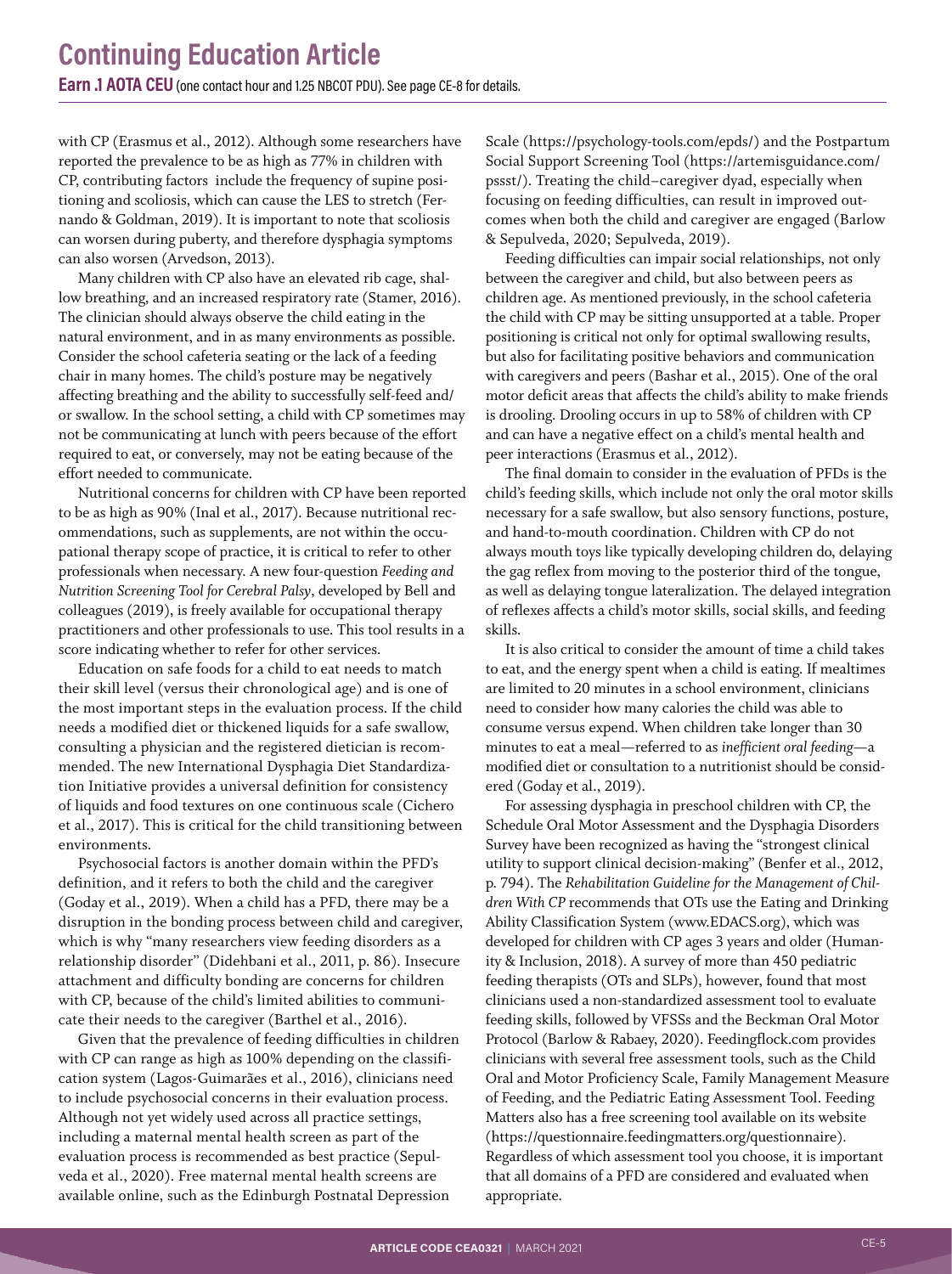#### **TREATMENT**

A good assessment is the key to successful treatment. It is not possible to cover every treatment scenario, but consider a few key points. An open mouth posture is prevalent in 93% of children with CP (Inal et al., 2017). Training for straw drinking can begin at 6 months (Bahr, 2010); this is critical, as research has shown approximately 80% of children with CP who can use a straw do not drool (Reid et al., 2012). In addition to drooling, oral motor exercises have been shown effective in improving tongue lateralization, lip closure, and swallowing evaluation results (Si an et al., 2013).

Understanding the phases of swallow, and what is occurring in each phase, should guide your clinical reasoning as to why your client is having swallowing difficulty. Given that children with CP often have decreased strength of their oral motor musculature, and that swallowing muscles are mostly type II muscle fibers, interventions must be focused on increasing workload to increase strength. Therapeutic interventions must be consistently challenging, such as with increased resistance, to activate the type II muscle fibers. Repeating the same exercises 10 times each session for 6 weeks will not activate type II fibers, only type I. Neuromuscular electrical stimulation (NMES) activates type II muscle fibers first and is a great therapeutic tool for increasing the strength of swallowing muscles for children with CP (Song et al., 2015).

Free continuing education webinars on treating oral motor skills are available on several websites, including Therapro (www.therapro.com/Information-Items/Webinars/), Ages and Stages (www.agesandstages.net/courses.php), and OT OER (https://libguides.aic.edu/OT\_OER/webinars). Beckman Oral Motor (www.beckmanoralmotor.com/) and Talk Tools (https:// talktools.com/) have continuing education courses that focus on oral motor skills, and are highly recommended.

#### **EVALUATION**

A team approach is always recommended for a feeding evaluation; however, for a child with CP, this is especially true. Respiratory concerns, along with vision, sensory, cardiopulmonary, nutritional, and digestive factors, should be considered in the evaluation process (Stamer, 2016). Depending on the age of the child and individual interactions, the various environments also need to be considered, such as day care, school, and home settings. The complexity of the feeding evaluation for a child with CP lends itself to the team approach, given the expertise needed for a comprehensive evaluation.

Examining the four domains of PFDs specific to CP, beginning with the medical domain, is a recommended systematic approach. For example, constipation and respiratory rate are two common concerns. Constipation, due to neuromuscular factors and decreased mobility, is common, with a prevalence of 26% to 74% in children with CP (Trivi & Hojsak, 2018). Asking caregivers how often the child has a bowel movement and the consistency of the stool can provide important clues in determining hunger, eating habits, and behavior.

#### **CONCLUSION**

Occupational therapy practioners are always focused on the whole child and providing family-centered care. In treating CP, the primary goal of intervention must be to improve the life of the child and the family (Aggarwal et al., 2015). The complexity of the feeding evaluation for the child with CP requires a commitment to continued learning and involving the members of an interdisciplinary team for optimal outcomes.

#### **REFERENCES**

- Aggarwal, S., Chadha, R., & Pathak, R. (2015). Feeding difficulties among children with cerebral palsy: A review. *International Journal of Health Sciences and Research, 5*, 297–308. [https://www.ijhsr.org/IJHSR\\_Vol.5\\_Issue.3\\_](https://www.ijhsr.org/IJHSR_Vol.5_Issue.3_March2015/43.pdf) [March2015/43.pdf](https://www.ijhsr.org/IJHSR_Vol.5_Issue.3_March2015/43.pdf)
- American Occupational Therapy Association. (2010). Specialized knowledge and skills in technology and environmental interventions for occupational therapy practice. *American Journal of Occupational Therapy, 64*(Suppl.), S44– S56. <https://doi.org/10.5014/ajot.2010.64S44>
- American Occupational Therapy Association. (2015). *Occupational therapy's role with providing assistive technology devices and services* [fact sheet]. [https://](https://www.aota.org/-/media/Corporate/Files/AboutOT/Professionals/WhatIsOT/RDP/Facts/AT-fact-sheet.pdf) [www.aota.org/-/media/Corporate/Files/AboutOT/Professionals/WhatIsOT/](https://www.aota.org/-/media/Corporate/Files/AboutOT/Professionals/WhatIsOT/RDP/Facts/AT-fact-sheet.pdf) [RDP/Facts/AT-fact-sheet.pdf](https://www.aota.org/-/media/Corporate/Files/AboutOT/Professionals/WhatIsOT/RDP/Facts/AT-fact-sheet.pdf)
- American Occupational Therapy Association. (2017a). *Occupational therapy using a sensory integration-based approach with adult populations* [fact sheet]. [https://www.aota.org/-/media/Corporate/Files/AboutOT/Professionals/](https://www.aota.org/-/media/Corporate/Files/AboutOT/Professionals/WhatIsOT/PA/Facts/SI-and-Adults-Fact-Sheet.pdf) [WhatIsOT/PA/Facts/SI-and-Adults-Fact-Sheet.pdf](https://www.aota.org/-/media/Corporate/Files/AboutOT/Professionals/WhatIsOT/PA/Facts/SI-and-Adults-Fact-Sheet.pdf)
- American Occupational Therapy Association. (2017b). The practice of occupational therapy in feeding, eating, and swallowing. *American Journal of Occupational Therapy, 71*(Suppl. 2), 7112410015. [https://doi.org/10.5014/](https://doi.org/10.5014/ajot.2017.716S04) [ajot.2017.716S04](https://doi.org/10.5014/ajot.2017.716S04)
- American Occupational Therapy Association. (2020). Occupational therapy practice framework: Domain and process (4th ed.). *American Journal of Occupational Therapy, 74*(Suppl. 2), 7412410010. [https://doi.org/10.5014/](https://doi.org/10.5014/ajot.2020.74S2001) [ajot.2020.74S2001](https://doi.org/10.5014/ajot.2020.74S2001)
- Arvedson, J. (2013). Feeding children with cerebral palsy and swallowing difficulties. *European Journal of Clinical Nutrition, 67*, S9–S12. [https://doi.](https://doi.org/10.1038/ejcn.2013.224) [org/10.1038/ejcn.2013.224](https://doi.org/10.1038/ejcn.2013.224)
- Bahr, D. (2010). *Nobody ever told me (or my mother) that! Everything from bottle and breathing to healthy speech development*. Sensory World.
- Barlow, K., & Rabaey, R. (2020). *Investigation of assessment tools in the area of pediatric feeding evaluation*. [Unpublished manuscript]. Division of Occupational Therapy, American International College.
- Barlow, K., & Sepulveda, A. (2020). The promotion of positive mental health for new mothers during Covid-19. *World Federation of Occupational Therapists Bulletin, 76*, 86–89. <https://doi.org/10.1080/14473828.2020.1822577>
- Barthel, K., Cayo, C., Gellert, K., & Tarduno, B. (2016). The practice of occupational therapy from a neuro-developmental treatment perspective. In J. Bierman, M. Franjoine, C. Hazzard, J. Howle, & M. Stamer (Eds.), *Neuro-developmental treatment: A guide to NDT clinical practice* (pp. 308–324). Thieme.
- Bashar, M. K., Iqbal, S., Chowdhury, M. A., Das, D., & Iqbal, M. (2015). Developmental outcome of children with cerebral palsy after feeding and seating intervention. *Chattagram Maa-O-Shishu Hospital Medical College Journal, 14*(1), 11–14. [https://www.banglajol.info/index.php/CMOSHMCJ/issue/](https://www.banglajol.info/index.php/CMOSHMCJ/issue/view/1346) [view/1346](https://www.banglajol.info/index.php/CMOSHMCJ/issue/view/1346)
- Bell, K., Benfer, K., Ware, R., Patrao, T., Garvey, J., Arvedson, J., … Weir, K. (2019). Development and validation of a screening tool for feeding/swallowing difficulties and undernutrition in children with cerebral palsy. *Developmental Medicine & Child Neurology, 61*, 1175–1181. [https://doi.org/10.1111/](https://doi.org/10.1111/dmcn.14220) [dmcn.14220](https://doi.org/10.1111/dmcn.14220)
- Benfer, K., Weir, K., & Boyd, R. (2012). Clinimetrics of measures of oropharyngeal dysphagia for preschool children with cerebral palsy and neurodevelopmental disabilities: A systematic review. *Developmental Medicine & Child Neurology*, 784–795.<https://doi.org/10.1111/j.1469-8749.2012.04302.x>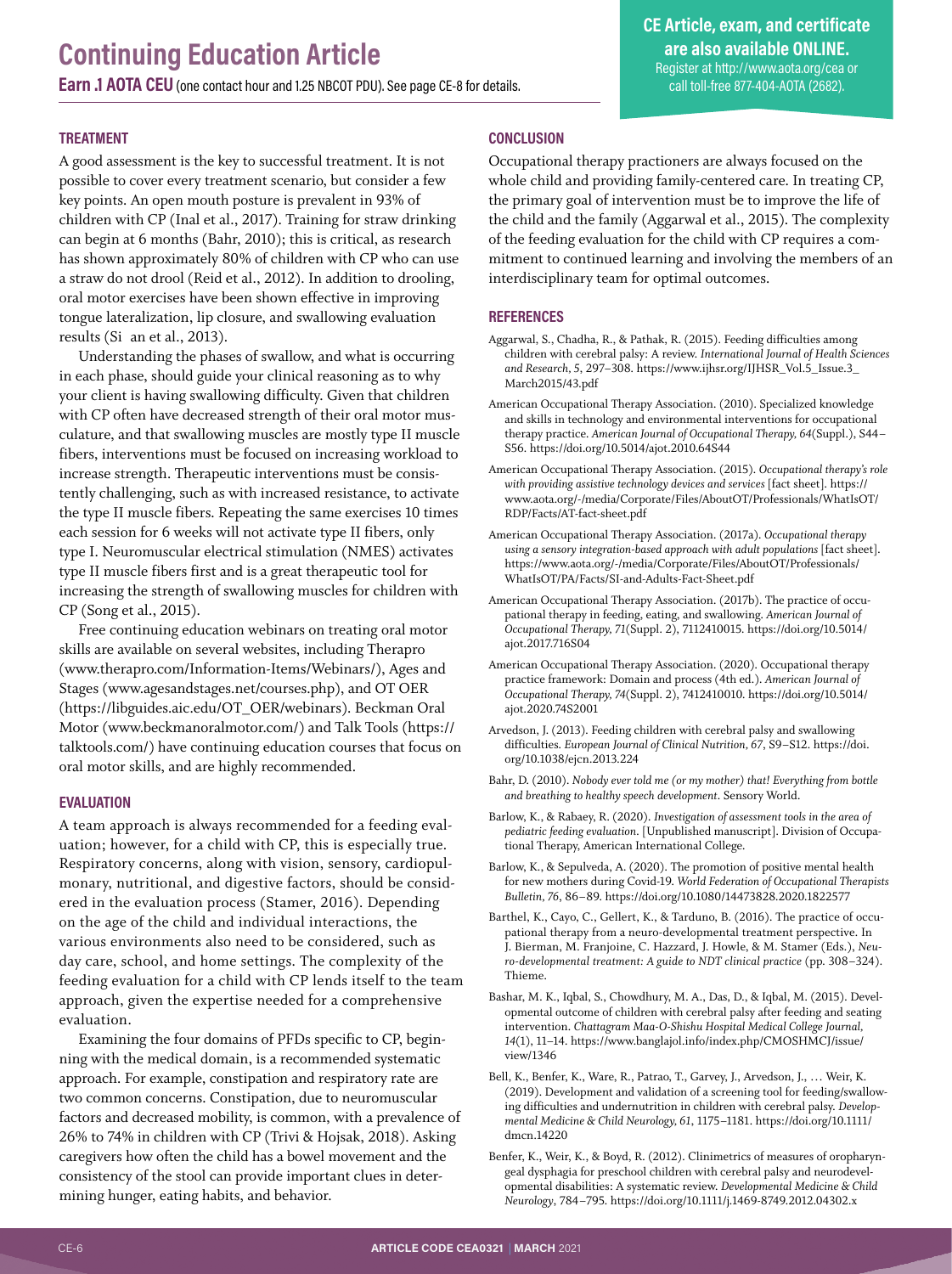**Earn .1 AOTA CEU**(one contact hour and 1.25 NBCOT PDU). [See page CE-8 for details](#page-7-0).

- Brackett, K. (2016). *The long road of learning to chew*. [http://pediatricfeeding](http://pediatricfeedingnews.com/the-long-of-road-of-learning-to-chew-part-1/)[news.com/the-long-of-road-of-learning-to-chew-part-1/](http://pediatricfeedingnews.com/the-long-of-road-of-learning-to-chew-part-1/)
- Cerebral Palsy Alliance. (2015). *What is cerebral palsy?* [https://cerebralpalsy.org.](https://cerebralpalsy.org.au/our-research/about-cerebral-palsy/what-is-cerebral-palsy/) [au/our-research/about-cerebral-palsy/what-is-cerebral-palsy/](https://cerebralpalsy.org.au/our-research/about-cerebral-palsy/what-is-cerebral-palsy/)

Cichero, J., Lam, P., Steele, C., Hanson, B., Chen, J., Dantas, R., … Stanschus, S. (2017). Development of international terminology and definitions for texture-modified foods and thickened fluids used in dysphagia management: The IDDSI framework. *Dysphagia, 32*, 293–314. [https://doi.org/10.1007/](https://doi.org/10.1007/s00455-016-9758-y) [s00455-016-9758-y](https://doi.org/10.1007/s00455-016-9758-y)

- Cieza, A., Causey, K., Kamenov, K., Hanson, S. W., Chatterji, S., & Vos, T. (2020). Global estimates of the need for rehabilitation based on the Global Burden of Disease study 2019: A systematic analysis for the Global Burden of Disease study 2019. *Lancet, 396*, 2006–2017. [https://doi.org/10.1016/S0140-](https://doi.org/10.1016/S0140-6736(20)32340-0) [6736\(20\)32340-0](https://doi.org/10.1016/S0140-6736(20)32340-0)
- Didehbani, N., Kelly, K., Austin, L., & Wiechmann, A. (2011). Role of parental stress on pediatric feeding disorders. *Children's Health Care, 40*, 85–100. <https://doi.org/10.1080/02739615.2011.564557>

DINES. (2019). *Vital Stim® Therapy and Beyond. Career Improvement & Advancement Opportunities (CIAO)*. <https://www.ciaoseminars.com/home/vitalstim/>

Edemekong, P. F., Bomgaars, D. L., Sukumaran, S., & Levy, S. B. (2020). Activities of daily living. *StatPearls*.<https://pubmed.ncbi.nlm.nih.gov/29261878/>

Erasmus, C., van Hulst, K., Rotteveel, J., Willemsen, M., & Jongerius, P. (2012). Clinical practice: Swallowing problems in cerebral palsy. *European Journal of Pediatrics, 171*, 409–414.<https://doi.org/10.1007/s00431-011-1570-y>

Feeding Matters. (n.d.). *Evaluation & treatment: Feeding skill*. [https://www.feed](https://www.feedingmatters.org/what-is-pfd/feeding-skill/)[ingmatters.org/what-is-pfd/feeding-skill/](https://www.feedingmatters.org/what-is-pfd/feeding-skill/)

Fernando, T., & Goldman, R. (2019). Management of gastroesophageal reflux disease in pediatric patients with cerebral palsy. *Canadian Family Physician, 65*, 796–798. <https://www.ncbi.nlm.nih.gov/pmc/articles/PMC6853361/pdf/0650796.pdf>

Frakking, T., Chang, A., David, M., Orbell-Smith, J., & Weir, K. (2019). Clinical feeding examination with cervical auscultation for detecting oropharyngeal aspiration: A systematic review of the evidence. *Clinical Otolaryngology, 44*, 927–934.<https://doi.org/10.1111/coa.13402>

Goday, P. S., Huh, S. Y., Silverman, A., Lukens, C. T., Dodrill, P., Cohen, S. S., … Phalen, J. A. (2019). Pediatric feeding disorder: Consensus definition and conceptual framework. *Journal of Pediatric Gastroenterology and Nutrition, 68*, 124–129.<https://doi.org/10.1097/MPG.0000000000002188>

Howe, T.-H., & Wang, T.-N. (2013). Systematic review of interventions used in or relevant to occupational therapy for children with feeding difficulties ages birth–5 years. *American Journal of Occupational Therapy, 67*, 405–412. [https://](https://doi.org/10.5014/ajot.2013.004564) [doi.org/10.5014/ajot.2013.004564](https://doi.org/10.5014/ajot.2013.004564) 

Hulme, J. B., Shaver, J., Acher, S., Mullette, L., & Eggert, C. (1987). Effects of adaptive seating devices on the eating and drinking of children with multiple handicaps. *American Journal of Occupational Therapy, 41*, 81–89. [https://doi.](https://doi.org/10.5014/ajot.41.2.81) [org/10.5014/ajot.41.2.81](https://doi.org/10.5014/ajot.41.2.81) 

- Humanity & Inclusion. (2018). *Rehabilitation guideline for the management of children with cerebral palsy: Occupational therapy guideline*. USAID.
- Hurley, D. (2012). Positioning for feeding success. In K. VanDahm (Ed.), *Pediatric feeding disorders: Evaluation and treatment* (pp. 77–96). Therapro.

Inal, Ö, Serel Arslan, S., Demir, N., Tunca Yilmaz, Ö., & Karaduman, A. A. (2017). Effect of Functional Chewing Training on tongue thrust and drooling in children with cerebral palsy: A randomised controlled trial. *Journal of Oral Rehabilitation, 44*, 843–849.<https://doi.org/10.1111/joor.12544>

Karagiannis, M., Chivers, L., & Karagiannis, T. (2011). Effects of oral intake of water in patients with oropharyngeal dysphagia. *BMC Geriatrics, 11*, Article 9. <https://doi.org/10.1186/1471-2318-11-9>

Korth, K., & Maune, N. C. (2020). Assessment and treatment of feeding, eating, and swallowing. In J. C. O'Brien & H. Kuhaneck (Eds.), *Case-Smith's occupational therapy for children and adolescents* (8th ed., pp. 212–238). Elsevier.

Korth, K., & Rendell, L. (2015). Feeding intervention. In J. Case-Smith, & J. C. O'Brien (Eds.), *Occupational therapy for children and adolescents* (7th ed., pp. 389–414). Mosby.

Labaf, S., Shamsoddini, A., Hollisaz, M. T., Sobhani, V., & Shakibaee, A. (2015). Effects of neurodevelopmental therapy on gross motor function in children

with cerebral palsy. *Iranian Journal of Child Neurology, 9*(2), 36–41. [https://](https://www.ncbi.nlm.nih.gov/pmc/articles/PMC4515339/pdf/ijcn-9-036.pdf) [www.ncbi.nlm.nih.gov/pmc/articles/PMC4515339/pdf/ijcn-9-036.pdf](https://www.ncbi.nlm.nih.gov/pmc/articles/PMC4515339/pdf/ijcn-9-036.pdf)

Lagos-Guimarães, H. N. C., Teive, H. A. G., Celli, A., Santos, R. S., Abdulmassih, E. M. d. S., Hirta, G. C., & Gallinea, L. F. (2016). Aspiration pneumonia in children with cerebral palsy after videofluroscopic swallowing study. *International Archives of Otorhinolaryngology, 20*, 132–137. [https://doi.](https://doi.org/10.1055/s-0035-1566093) [org/10.1055/s-0035-1566093](https://doi.org/10.1055/s-0035-1566093)

Lino, T. B., Martinez, L. B. A., Boueri, I. Z., & Lourenço, G. F. (2020). Effects of the use of assistive technology devices to promote independence in daily life activities for a child with cerebral palsy. *Revista Brasileira de Eduçacão Especial, 26*(1), 17–32. <https://doi.org/10.1590/s1413-65382620000100003>

- Marcus, S., & Breton, S. (2013). *Infant and child feeding and swallowing: Occupational therapy assessment and intervention*. AOTA Press.
- Martin-Harris, B., Canon, C. L., Shaw Bonilha, H., Murray, J., Davidson, K., & Lefton-Greif, M. A. (2020). Best practices in modified barium swallow studies. *American Journal of Speech-Language Pathology, 29*(2S), 1078–1093. [https://doi.org/10.1044/2020\\_AJSLP-19-00189](https://doi.org/10.1044/2020_AJSLP-19-00189)

Novak, I., Morgan, C., Fahey, M., Finch-Edmondson, M., Galea, C., Hines, A., … Badawi, N. (2020). State of evidence traffic lights 2019: Systematic review of interventions for preventing and treating children with cerebral palsy. *Current Neurology and Neuroscience Reports, 20,* Article 3. [https://doi.](https://doi.org/10.1007/s11910-020-1022-z) [org/10.1007/s11910-020-1022-z](https://doi.org/10.1007/s11910-020-1022-z)

Paul, S., & D'Amico, M. (2013). The role of occupational therapy in the management of feeding and swallowing disorders. *New Zealand Journal of Occupational Therapy, 62*(2), 27–31.

Poinsett, P. M. (2020). *Cerebral palsy facts and statistics*. [https://www.cerebralpal](https://www.cerebralpalsyguidance.com/cerebral-palsy/research/facts-and-statistics/)[syguidance.com/cerebral-palsy/research/facts-and-statistics/](https://www.cerebralpalsyguidance.com/cerebral-palsy/research/facts-and-statistics/)

Reid, S., McCutcheon, J., Reddihough, D., & Johnson, H. (2012). Prevalence and predictors of drooling in 7- to 14-year-old children with cerebral palsy: A population study. *Developmental Medicine & Child Neurology, 54*, 1032–1036. <https://doi.org/10.1111/j.1469-8749.2012.04382.x>

Reidy, T. G., Coker-Bolt, P. C., & Naber, E. (2020). Neuromotor conditions: Cerebral palsy. In J. C. O'Brien & H. M. Kuhaneck (Eds.), *Case-Smith's occupational therapy for children and adolescents* (8th ed., pp. 764–785). Elsevier.

Ross, E. (2012). Development of feeding progression. In K. VanDahm (Ed.), *Pediatric feeding disorders: Evaluation and treatment* (pp. 35–53). Therapro.

Sepulveda, A. (2019). A call to action: Addressing maternal mental health in pediatric occupational therapy practice. *Annals of International Occupational Therapy, 2*, 195–200.<https://doi.org/10.3928/24761222-20190813-02>

Sepulveda, A, Barlow, K., Demchick, B., & Flanagan, J. (2020). Children's mental health: Promoting mental health through early screening and detection. *OT Practice, 25*(4), 10–14.

Shepherd, J., & Ivey, C. (2020). Assessment and treatment of activities of daily living, sleep, rest, and sexuality. In J. C. O'Brien & H. Kuhaneck (Eds.), *Case-Smith's occupational therapy for children and adolescents* (8th ed., pp. 267–314). Elsevier.

Si an, S., Uzunhan, T., Aydinli, N., Eraslan, E., Ekici, B., & Çaliskan, M. (2013). Effects of oral motor therapy in children with cerebral palsy. *Annals of Indian Academy of Neurology, 16*, 342–346. [https://doi.org/10.4103/0972-](https://doi.org/10.4103/0972-2327.116923) [2327.116923](https://doi.org/10.4103/0972-2327.116923)

Silverman, A., Berlin, K., Linn, C., Pederson, J., Schiedermayer, B., & Barkmeier-Kraemer, J. (2020). Psyochometric properties of the infant and child feeding questionnaire. *Journal of Pediatrics*, *223,* 81–86. [https://doi.org/10.1016/j.](https://doi.org/10.1016/j.jpeds.2020.04.040) [jpeds.2020.04.040](https://doi.org/10.1016/j.jpeds.2020.04.040)

Simione, M., Dartley, A. N., Cooper-Vince, C., Martin, V., Hartnick, C., Taveras, E. M., & Fiechtner, L. (2020). Family-centered outcomes that matter most to parents: A pediatric feeding disorders qualitative study*. Journal of Pediatric Gastroenterology and Nutrition, 71,* 270–275. [https://doi.org/10.1097/](https://doi.org/10.1097/MPG.0000000000002741) [MPG.0000000000002741](https://doi.org/10.1097/MPG.0000000000002741)

Smith, H., Lee, S., O'Neill, P., & Connolly, M. (2000). The combination of bedside swallowing assessment and oxygen saturation monitoring of swallowing in acute stroke: A safe and humane screening tool. *Age and Aging, 29*, 495–499.<https://doi.org/10.1093/ageing/29.6.495>

Song, W. J., Park, J. H., Lee, J. H., & Kim, M. Y. (2015). Effects of neuromuscular electrical stimulation on swallowing functions in children with cerebral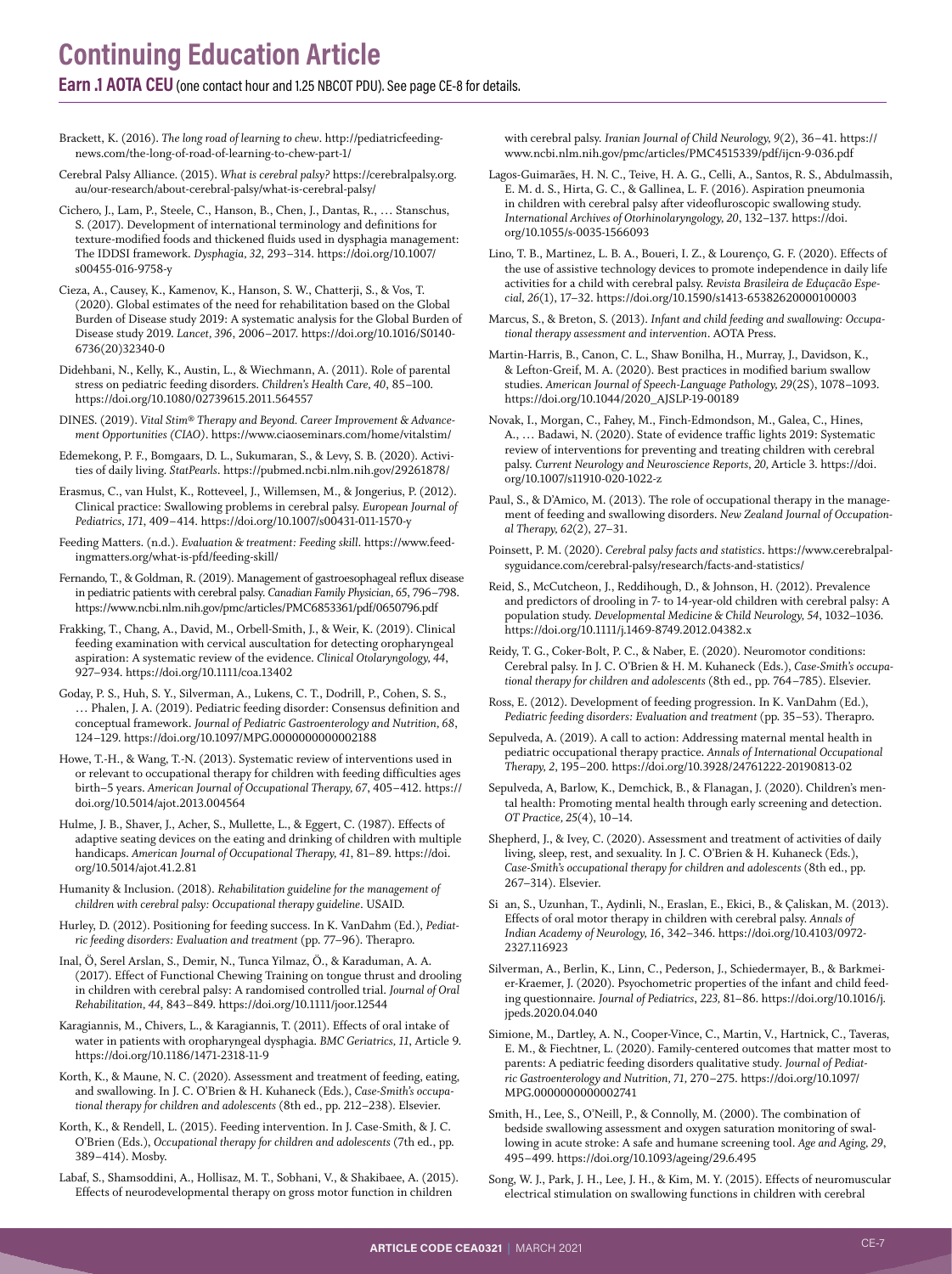<span id="page-7-0"></span>**Earn .1 AOTA CEU**(one contact hour and 1.25 NBCOT PDU). See page CE-8 for details.

#### **CE Article, exam, and certificate are also available ONLINE.** Register at<http://www.aota.org/cea> or call toll-free 877-404-AOTA (2682).

palsy: A pilot randomized controlled trial. *Hong Kong Journal of Occupational Therapy, 25*, 1–6.<https://doi.org/10.1016/j.hkjot.2015.05.001>

- Stamer, M. (2016). Examination. In J. Bierman, M. R. Franjoine, C. Hazzard, J. Howle, & M. Stamer (Eds.). *Neuro-developmental treatment: A guide to NDT clinical practice* (pp. 74–118). Thieme. *he intentional relationship: Occupational therapy and use of self*. F. A. Davis.
- Stavsky, M., Mor, O., Mastrolia, S. A., Greenbaum, S., Than, N. G., & Erez, O. (2017). Cerebral palsy: Trends in epidemiology and recent development in prenatal mechanisms of disease, treatment, and prevention. *Frontiers in Pediatrics, 5*.<https://doi.org/10.3389/fped.2017.00021>
- Toomey, K., & Ross, E. (2013). *The S.O.S. sequential oral sensory approach to feeding*. Sensory Processing Disorder Foundation.
- Trivi, I., & Hojsak, I. (2018). Evaluation and treatment of malnutrition and associated gastrointestinal complications in children with cerebral palsy. *Pediatric Gastroenterology, Hepatology & Nutrition, 22*, 122–131. [https://doi.](https://doi.org/10.5223/pghn.2019.22.2.122) [org/10.5223/pghn.2019.22.2.122](https://doi.org/10.5223/pghn.2019.22.2.122)
- VitalStim Therapy. (2015). *VitalStim Therapy specialty program training manual*. Career Improvement & Advancement Opportunities (CIAO). [https://www.](https://www.ciaoseminars.com/home/vitalstim/) [ciaoseminars.com/home/vitalstim/](https://www.ciaoseminars.com/home/vitalstim/)

## **Final Exam**

#### **Article Code CEA0321**

### **Evaluation of Feeding, Eating, and Swallowing for Children With Cerebral Palsy**

#### **To receive CE credit, exam must be completed by March 31, 2024**

| Learning Level:       | Learning Level: Intermediate to advanced                                                |
|-----------------------|-----------------------------------------------------------------------------------------|
|                       | <b>Target Audience:</b> Occupational Therapy Practitioners                              |
| <b>Content Focus:</b> | Domain: Client Factors; OT Process: Occupational Therapy<br>Evaluation and Intervention |

#### **1. Which of the following phases of swallow is involuntary?**

- $\bigcirc$  A. Oral prep phase
- $\bigcirc$  B. Anticipatory phase
- C. Oral phase
- $\bigcirc$  D. Esophageal phase

#### **2. In which of the following phases of swallow can aspiration occur?**

- A. Oral prep phase
- B. Oral phase
- C. Pharyngeal phase
- D. Esophageal phase

#### **3. In which of the following phases of swallow can reflux occur?**

- $\bigcirc$  A. Oral prep phase
- B. Oral phase
- C. Pharyngeal phase
- D. Esophageal phase

## **How to Apply for Continuing Education Credit**

- **A.** To get pricing information and to register to take the exam online for the article **Evaluation of Feeding, Eating, and Swallowing for Children With Cerebral Palsy,** go to http://store.aota.org, or call toll-free 800-729-2682.
- **B.** Once registered and payment received, you will receive instant email confirmation.
- **C.** Answer the questions to the final exam found on pages CE-8 & CE-9 by **March 31, 2024**
- **D.** On successful completion of the exam (a score of 75% or more), you will immediately receive your printable certificate.

#### **4. Gastroesophageal reflux occurs:**

- $\bigcirc$  A. During the unwanted opening or relaxation of the upper esophageal sphincter
- $\bigcirc$  B. During the unwanted opening or relaxation of the lower esophageal sphincter
- $\circlearrowright$  C. When hyolaryngeal excursion is unsuccessful
- $\bigcirc$  D. When the pharyngeal shortening is unsuccessful
- **5. Which of the following is the most recommended assessment to detect aspiration in children?**
- A. Videofluroscopic swallow study
- $\bigcirc$  B. Pulse oximeter to monitor oxygen saturation
- C. Taking temperatures
- D. Cervical auscultation

#### **6. Which three muscles work together as the muscular sling responsible for bolus propulsion?**

- A. Orbicularis, buccinators, and styloglossus
- $\bigcirc$  B. Orbicularis, buccinators, and upper pharyngeal constrictor
- C. Upper pharyngeal constrictor, styloglossus, and geniohyoid
- D. Geniohyoid, mylohyoid, and stylohyoid
- **7. Due to the known difficulties of attachment and bonding for children and caregivers with feeding concerns, the occupational therapist can include which of the following in their assessment?**
- A. The Feeding and Nutrition Screening Tool for Cerebral Palsy
- B. The Schedule Oral Motor Assessment
- C. The Child Oral and Motor Proficiency Scale
- D. Edinburgh Postnatal Depression Scale